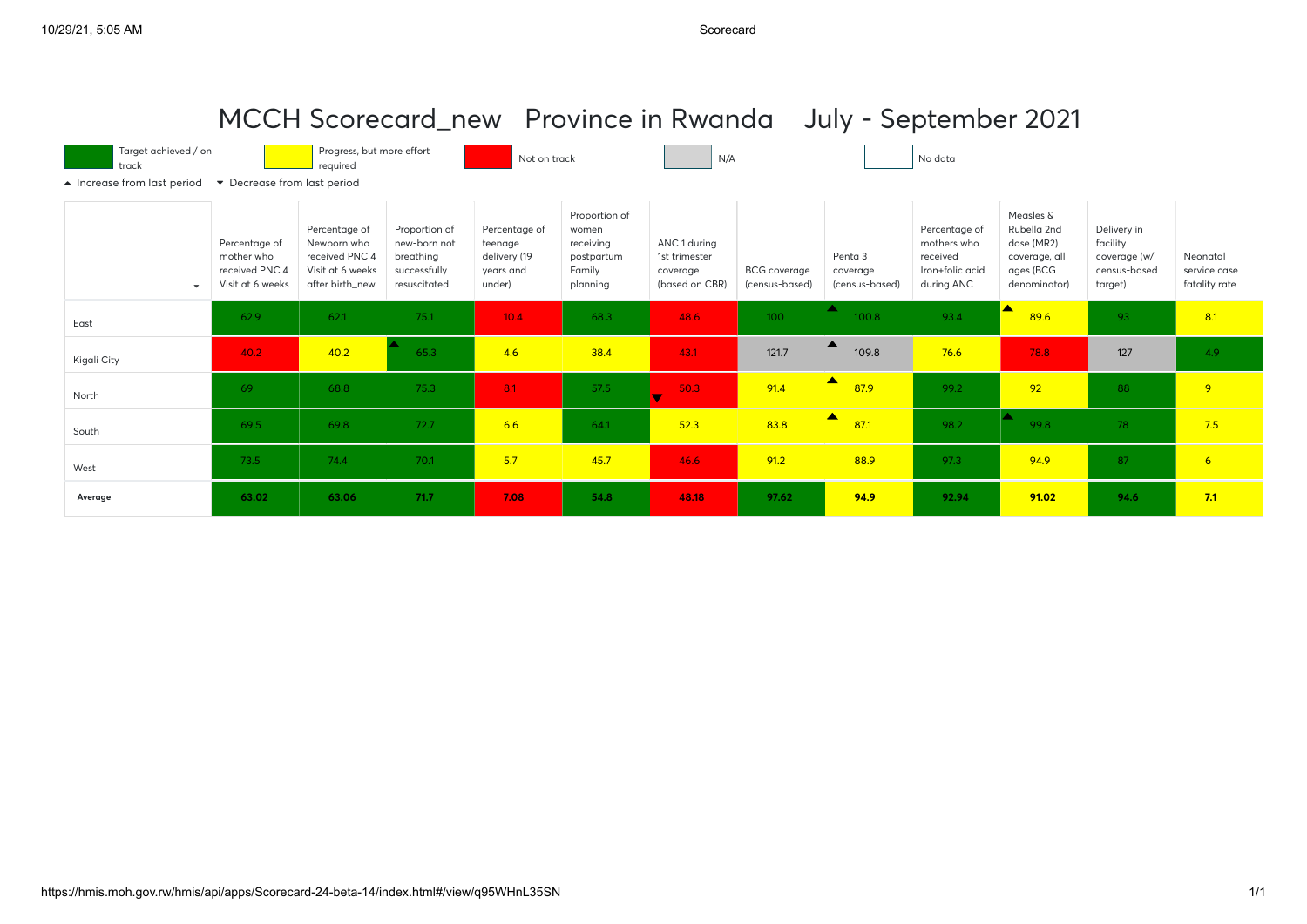|                                                                                                                                                                     |                                                                   |                                                                                       |                                                                            |                                                                 |                                                                         |                                                             |                                       | MCCH Scorecard_new District in Rwanda July - September 2021 |                                                                           |                                                                                      |                                                                    |                                           |
|---------------------------------------------------------------------------------------------------------------------------------------------------------------------|-------------------------------------------------------------------|---------------------------------------------------------------------------------------|----------------------------------------------------------------------------|-----------------------------------------------------------------|-------------------------------------------------------------------------|-------------------------------------------------------------|---------------------------------------|-------------------------------------------------------------|---------------------------------------------------------------------------|--------------------------------------------------------------------------------------|--------------------------------------------------------------------|-------------------------------------------|
| Target achieved / on<br>Progress, but more effort<br>N/A<br>No data<br>Not on track<br>track<br>required<br>▲ Increase from last period • Decrease from last period |                                                                   |                                                                                       |                                                                            |                                                                 |                                                                         |                                                             |                                       |                                                             |                                                                           |                                                                                      |                                                                    |                                           |
|                                                                                                                                                                     | Percentage of<br>mother who<br>received PNC 4<br>Visit at 6 weeks | Percentage of<br>Newborn who<br>received PNC 4<br>Visit at 6 weeks<br>after birth_new | Proportion of<br>new-born not<br>breathing<br>successfully<br>resuscitated | Percentage of<br>teenage<br>delivery (19<br>years and<br>under) | Proportion of<br>women<br>receiving<br>postpartum<br>Family<br>planning | ANC 1 during<br>1st trimester<br>coverage<br>(based on CBR) | <b>BCG</b> coverage<br>(census-based) | Penta 3<br>coverage<br>(census-based)                       | Percentage of<br>mothers who<br>received<br>Iron+folic acid<br>during ANC | Measles &<br>Rubella 2nd<br>dose (MR2)<br>coverage, all<br>ages (BCG<br>denominator) | Delivery in<br>facility<br>coverage (w/<br>census-based<br>target) | Neonatal<br>service case<br>fatality rate |
| <b>Bugesera District</b>                                                                                                                                            | 48.8                                                              | 49.7                                                                                  | 85.5                                                                       | 9.5                                                             | 58.6                                                                    | 53.4                                                        | 123.2                                 | $\blacktriangle$<br>125.7                                   | 94.8                                                                      | $\blacktriangle$<br>89.9                                                             | 115                                                                | 9.8                                       |
| <b>Burera District</b>                                                                                                                                              | 65.9                                                              | 66                                                                                    | 83.5                                                                       | $\overline{9}$                                                  | 59.1                                                                    | 60<br>$\blacklozenge$                                       | $\blacktriangle$<br>92.1              | 80.9                                                        | 99.8                                                                      | 86.8                                                                                 | 76                                                                 | 9.8                                       |
| <b>Gakenke District</b>                                                                                                                                             | 63.2                                                              | 61.2                                                                                  | 71.6                                                                       | 5.4                                                             | 32.7                                                                    | 54.6<br>$\overline{\mathbf{v}}$                             | 84.3                                  | $\blacktriangle$<br>84.2                                    | 99.8                                                                      | 95.6                                                                                 | 81                                                                 | 9.6                                       |
| <b>Gasabo District</b>                                                                                                                                              | 36.9                                                              | 37.3                                                                                  | $\blacktriangle$<br>59.3                                                   | 4.3                                                             | 38.3                                                                    | 46.8                                                        | 124.6                                 | $\blacktriangle$<br>114.7                                   | $\blacktriangle$<br>68.2                                                  | 77.8                                                                                 | 121                                                                | 5.2                                       |
| <b>Gatsibo District</b>                                                                                                                                             | 78.8                                                              | 79.5                                                                                  | ▴<br>78.2                                                                  | 10.9 <sup>°</sup>                                               | 52.9                                                                    | 48.9<br>v                                                   | 91.4                                  | $\blacktriangle$<br>91.4                                    | 100                                                                       | 95.9                                                                                 | 89                                                                 | 7.3                                       |
| Gicumbi District                                                                                                                                                    | 59.7                                                              | 60                                                                                    | ▴<br>85.3                                                                  | 7.5                                                             | 75.7                                                                    | 47.9<br>÷                                                   | 90.1                                  | $\blacktriangle$<br>89.9                                    | 98.4                                                                      | ▴<br>96.4                                                                            | 95                                                                 | 10.2 <sub>1</sub>                         |
| Gisagara District                                                                                                                                                   | 97.2                                                              | 98.2                                                                                  | 82.9                                                                       | 6.8                                                             | 49                                                                      | 74                                                          | 89<br>$\overline{\textbf{v}}$         | 99.8                                                        | 99.2                                                                      | 112.4                                                                                | 86                                                                 | 9.8                                       |
| Huye District                                                                                                                                                       | 66.9                                                              | 64.9                                                                                  | 72.9                                                                       | 5.2                                                             | 63.2                                                                    | 49.4                                                        | 86.2<br>$\overline{\mathbf{v}}$       | $\blacktriangle$<br>86.1                                    | 99.9                                                                      | $\blacktriangle$<br>102.9                                                            | 96                                                                 | 10.7                                      |
| Kamonyi District                                                                                                                                                    | 46.6                                                              | 45.6                                                                                  | 85.6                                                                       | 8.6                                                             | 68.4                                                                    | 30.9                                                        | 77.5                                  | ▴<br>78.8                                                   | 92.8                                                                      | 94.3                                                                                 | 64                                                                 | ▴<br>16.7                                 |
| Karongi District                                                                                                                                                    | 62.9                                                              | 60.5                                                                                  | 55.3<br>$\overline{\mathbf{v}}$                                            | 4.5                                                             | 53.6                                                                    | 40.5                                                        | 85.1                                  | $\blacktriangle$<br>83.3                                    | 98.6                                                                      | ▲<br>97.2                                                                            | 87                                                                 | 3.2 <sub>2</sub>                          |
| Kayonza District                                                                                                                                                    | 60                                                                | 52.2                                                                                  | 61.2                                                                       | 10 <sup>°</sup>                                                 | 65.8                                                                    | 57.2                                                        | 91.3<br>$\overline{\textbf{v}}$       | $\blacktriangle$<br>94.6                                    | 100                                                                       | ▴<br>89.7                                                                            | 94                                                                 | 9.1                                       |
| Kicukiro District                                                                                                                                                   | 42.1                                                              | ▴<br>41.8                                                                             | 61                                                                         | 5.7                                                             | 65.5                                                                    | 42.2                                                        | 113.3                                 | ▲<br>94.1                                                   | 95.8                                                                      | 74.6                                                                                 | 112                                                                | $\circ$                                   |
| Kirehe District                                                                                                                                                     | 62.2                                                              | 62.5                                                                                  | ▴<br>76.1                                                                  | 9.8                                                             | 69                                                                      | ▴<br>48.5                                                   | 103.3                                 | ▲<br>101                                                    | 78.4<br>$\overline{\blacktriangledown}$                                   | $\blacktriangle$<br>89.4                                                             | 101                                                                | $7\overline{}$                            |
| Muhanga District                                                                                                                                                    | 51                                                                | 52                                                                                    | 68.2                                                                       | 6.2                                                             | 44.4                                                                    | 53                                                          | 101.3                                 | ▴<br>95.4                                                   | 96                                                                        | 91.7                                                                                 | 87                                                                 | 6.6                                       |
| Musanze District                                                                                                                                                    | 85.5                                                              | 85.8<br>$\blacktriangledown$                                                          | 65.5<br>$\blacksquare$                                                     | $9.5 -$                                                         | 50.9<br>$\overline{\phantom{0}}$                                        | 42.3<br>$\overline{\mathbf{v}}$                             | 97.4                                  | 90.2                                                        | 98.9                                                                      | 82.3<br>$\overline{\mathbf{v}}$                                                      | ▲<br>101                                                           | 9                                         |
| Ngoma District                                                                                                                                                      | 60.7                                                              | 59.7                                                                                  | 84.5                                                                       | 9.9                                                             | 65.3                                                                    | 43.6                                                        | 88.2                                  | ▲<br>92.8                                                   | 97.5                                                                      | 90.5                                                                                 | 85                                                                 | 10.4                                      |

https://hmis.moh.gov.rw/hmis/api/apps/Scorecard-24-beta-14/index.html#/view/q95WHnL35SN 1/2